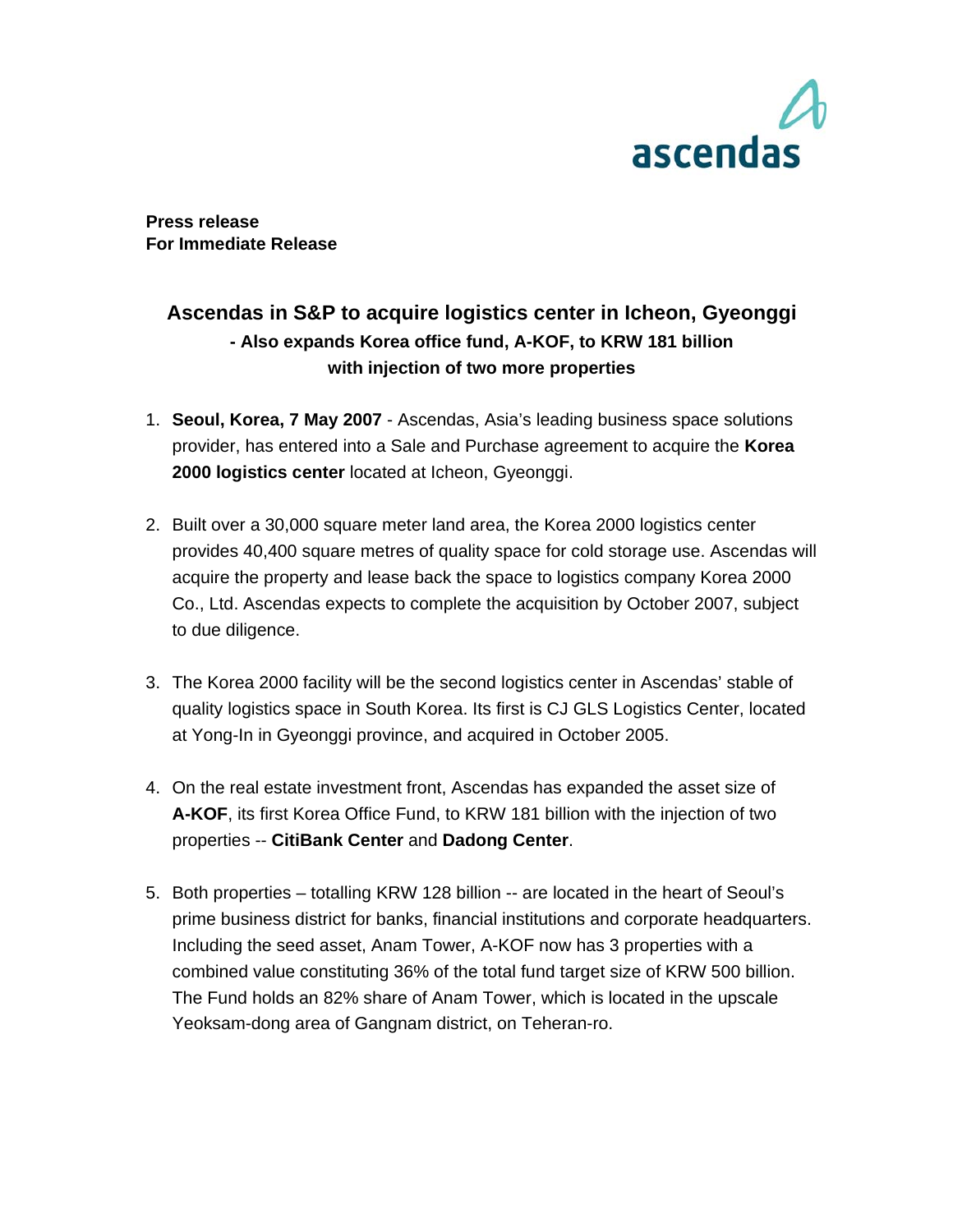- 6. A-KOF was launched in November 2006. Ascendas holds a significant 30% stake in the Fund, which is co-invested with renowned local insurers, Samsung Life, Korea Life and LIG.
- 7. Mr Shin Jiho, General Manger of Korea Life Insurance said: "CitiBank Center and Dadong Center will contribute positively to the Fund as these are top quality properties with a sterling clientele."
- 8. Mr Lee Ho Yeong, Senior Vice-President LIG Insurance said: "I believe that the Fund has the potential to create superior value for investors. We are very proud to be a partner in this venture and we hope to provide attractive investment opportunities to the investing community via this partnership with Ascendas."
- 9. Ms Chong Siak Ching, Ascendas President & CEO said: "We are actively seeking more value-added investments to meet our target size for the Korea office fund. In addition to quality office buildings, Ascendas is looking to offer a more diversified portfolio of business space to our customers in South Korea, with initial focus in the Seoul Metropolitan area, Gangnam and Gyeonggi."
- 10. A signing ceremony was held today at The Shilla, Seoul, to commemorate the A-KOF investment, with Mr Chua Thai Keong, Singapore's Ambassador to the Republic of Korea, gracing the event.
- 11. Mr Chua said at the event: "Today's celebration is not just about Ascendas' milestone. As Ascendas and its partners commemorate the KRW 500-billion Korea Office Fund investment, it also celebrates a milestone in the increasingly close relations between Singapore and South Korea. I would like to congratulate Ascendas for having found truly like-minded partners in Samsung Life, Korea Life, and LIG."

## **Growing a pan-Korea portfolio**

12. During the event, Ascendas also celebrated the official opening of the new Ascendas Korea office to support its expansion plans in the country. Located at Youngpoong Building in Jongro-Gu, Seoul, the new and larger office will cater to the company's needs in anticipation of increasing activities in South Korea.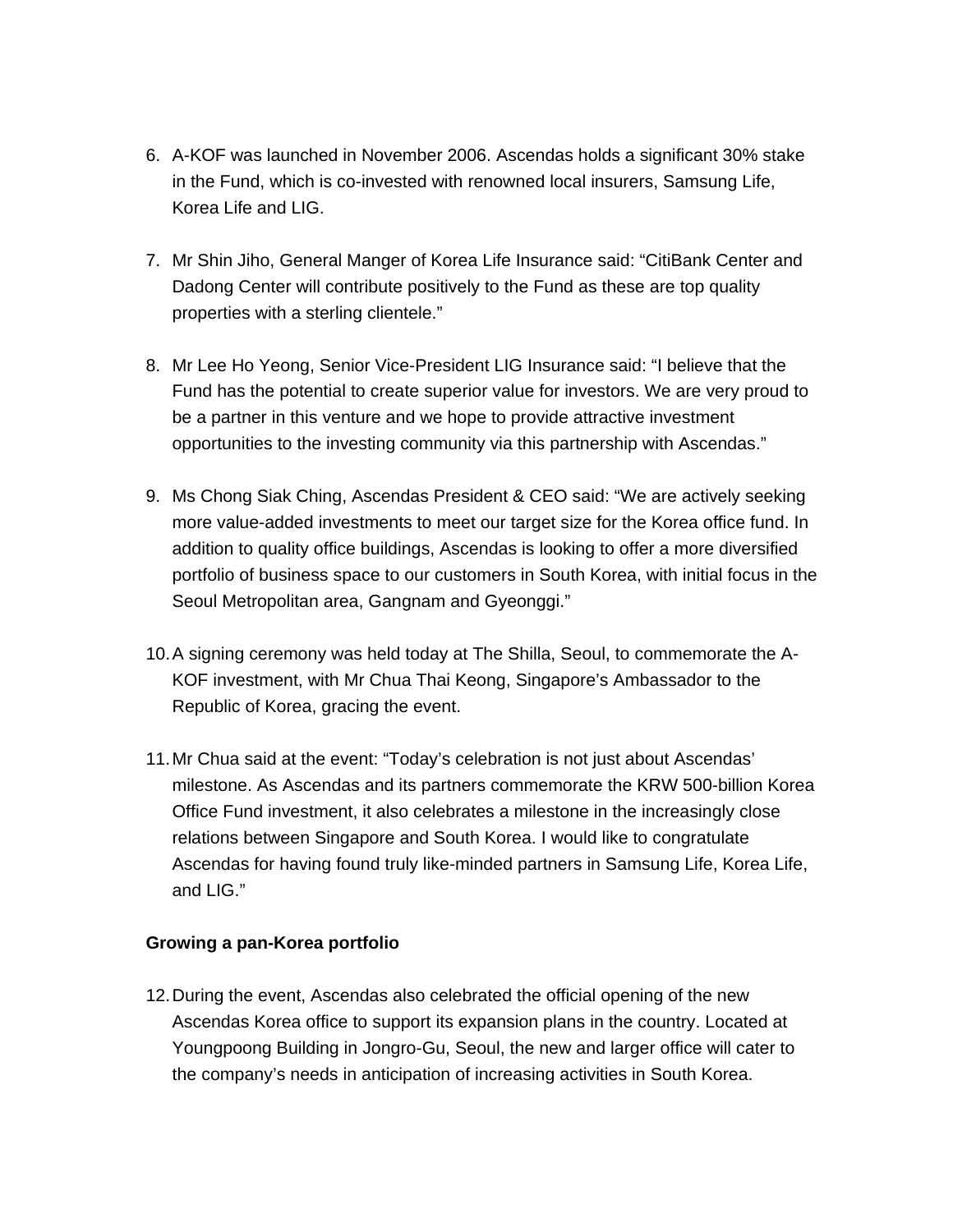Ascendas also took the occasion to launch its new Korean language website, www.ascendas.com/home\_kr/index.html.

- 13. Recent developments at Ascendas Korea include the signing of a memorandum of understanding in February 2007 with Jeju Development Center (JDC) to provide network and collaboration opportunities between the Singapore Science Park and JDC's Science and Technology Complex. A separate memorandum of understanding was inked with Gyeonggi Innovation Corporation a month later, in March, to explore collaboration opportunities in Gwanggyo Techno Valley.
- 14. Ms Lynette Leong, CEO of Ascendas Korea, said: "This year will be a year of exciting developments for Ascendas, as we grow our presence in South Korea. It is one of Singapore's top ten trading partners and Ascendas is proud to be part of this relationship. We are determined more than ever to continue to be proactive in providing high-quality business solutions in South Korea. We remain committed in the long term as a trusted partner for real estate solutions and investment in the country."
- 15. Ascendas' commitment to partnership extends to its vendors and service providers as well. Under the unique **Ascendas Partner Rewards Programme (APR),**  launched last year as a first in South Korea**,** Ascendas developed a mutuallybeneficial relationship with real estate agents through the offer of attractive incentives and rewards to the agent for the successful closing of a lease deal. The APR programme is structured such that the property management contract for the building will be awarded to the agent that has successfully leased out the space. For example, the management of Dadong Center was awarded to real estate agent Shinyoung upon its successful leasing of the building to a single tenant, Hana Bank.
- 16. Ms Leong elaborated, "Building strategic partnerships has always been key to Ascendas' business. Strong collaboration with marketing partners is especially vital in extending our customer reach. The APR programme is a way to further strengthen our marketing network."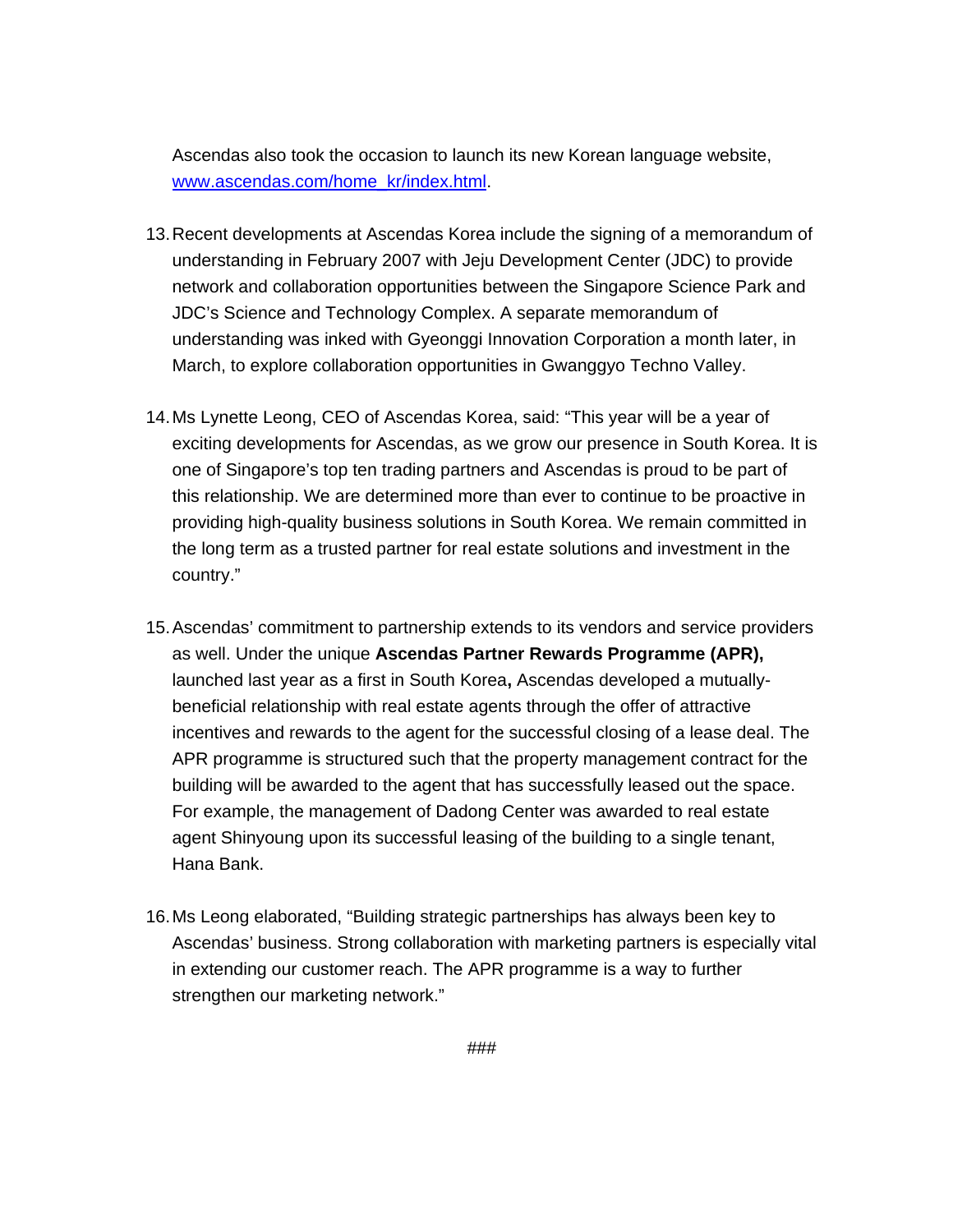For further information, please contact:

| Korea                           | <b>Singapore</b>               |
|---------------------------------|--------------------------------|
| <b>Richard Cho (Mr)</b>         | Sarah Wong (Ms)                |
| <b>Senior Account Executive</b> | <b>Group Communications</b>    |
| KPR & Associates, Inc.          | <b>Ascendas Pte Ltd</b>        |
| Tel: (02) 3406-2211             | Tel: (65) 6774 9026            |
| HP: 011-9091-7496               | HP: (65) 9795 0859             |
| Fax: (02) 2273-9277/8           | Fax: (65) 6774 9852            |
| Email: richard@kpr.co.kr        | Email: sarah.wong@ascendas.com |
|                                 |                                |